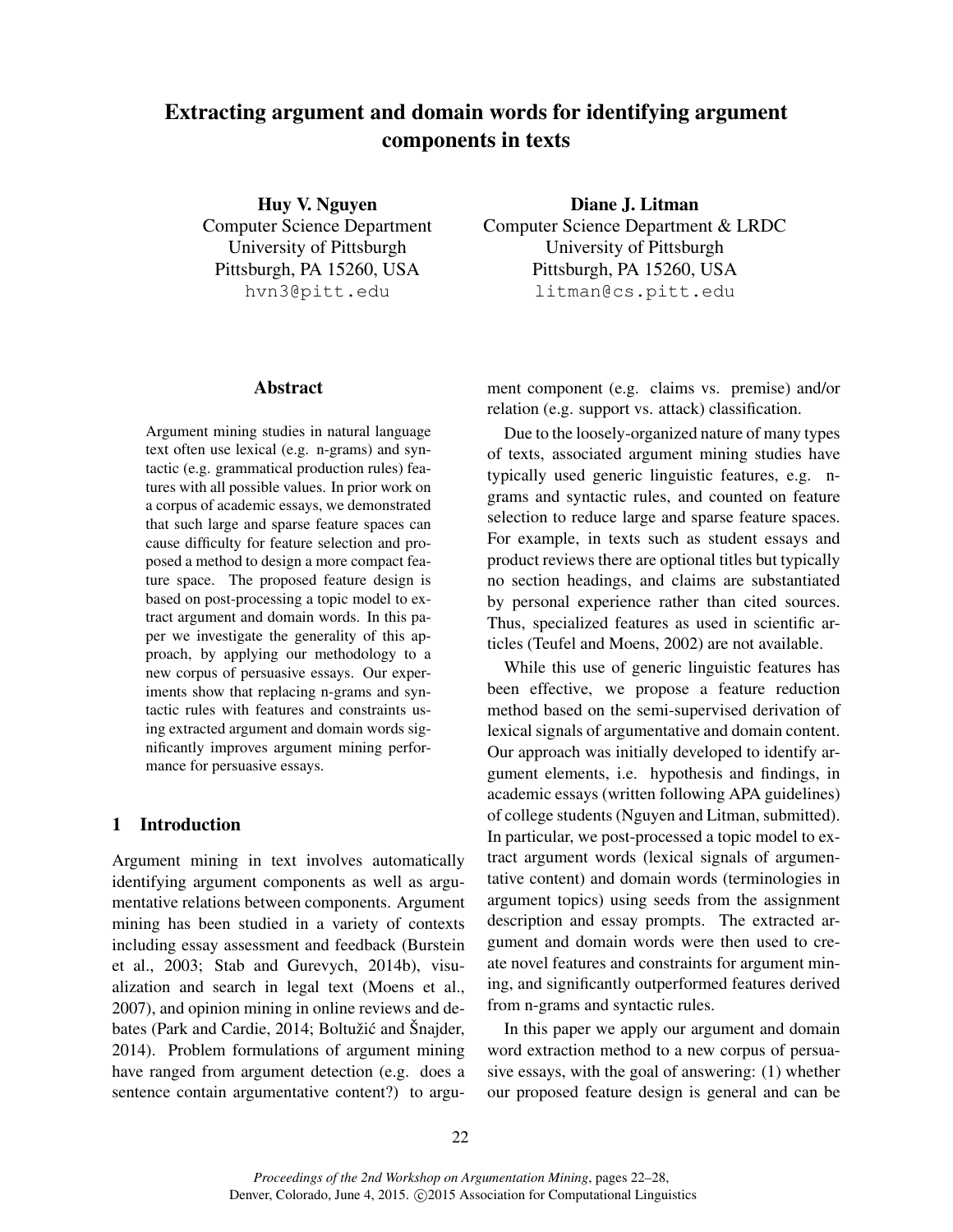(1) My view is that the [*government should give priorities to invest more money on the basic social welfares such as education and housing instead of subsidizing arts relative programs*]<sub>*majorClaim*.</sub>

(2) [*Art is not the key determination of quality of life,* but education is]<sub>claim</sub>. (3) [In order to make peo*ple better off, it is more urgent for governments to commit money to some fundamental help such as setting more scholarships in education section for all citizens*]<sub>premise</sub> ...  $\P$ 

(4) To conclude, [*art could play an active role in improving the quality of people's lives*]<sub>premise</sub>, but I think that [*governments should attach heavier weight to other social issues such as education and housing needs*]<sub>claim</sub> because [those are the most essential ways *enable to make people a decent life*] $_{premise}$ .

Figure 1: Excerpt of a persuasive essay with three paragraphs. The title is "*Do arts and music improve the quality of life?*". Sentences are numbered for easy look-up. Argument components are enclosed in square brackets.

adapted easily across different corpora, (2) whether lexical signals of argumentative content (part of our proposed features) learned from one corpus also signal argumentation in a second corpus. For the first question we test whether features based on argument and domain words outperform n-grams and syntactic rules for argument mining in persuasive essays. For the second question, we test whether our originally derived argument word set is useful for argument mining in persuasive essays.

### 2 Data

Data for our study is an annotated corpus of persuasive essays<sup>1</sup> (Stab and Gurevych, 2014a). Writing prompts of persuasive essays requires students to state their opinions (i.e. major claims) on topics and validate those opinions with convincing arguments (i.e. claim and premise). Figure 1 shows an excerpt of an annotated persuasive essay in the corpus.

The corpus consists of 1673 sentences in 90 essays collected from www.essayforum.com. Essay sentences were annotated for possible argument components of three types: *major claim* – writer's stance towards the topic, *claim* – controversial statement that supports or attacks major claim, and *premise* – underpins the validity of claim. An

 $<sup>1</sup>A$  type of writing response to test questions on standardized</sup> tests (cf. (Burstein et al., 2003)).

| MajorClaim   Claim |     | Premise   None |     |
|--------------------|-----|----------------|-----|
| 90                 | 42Q | 1033           | 327 |

Table 1: Number of instances in each class.

argument component can be a clause, e.g. premises in sentence (4), or the whole sentence, e.g. claim sentence (2). A sentence can have from zero to multiple argument components (yielding more data instances than corpus sentences). Inter-rater agreement of three annotators was  $\alpha_U = 0.72$ .

Class distribution of total 1879 instances is shown in Table 1. Except for the *None* class which consists of 327 sentences having no argument component, the other classes contain the exact argument components so their instances can be clauses or sentences (Stab and Gurevych, 2014b).

# 3 Prediction Models

# 3.1 Baseline

Stab and Gurevych (2014b) utilized the corpus (Stab and Gurevych, 2014a) for automated argument component identification. We re-implement their features as a baseline to evaluate our approach.

*Structural features:* #tokens and #punctuations in argument component (AC), in covering sentence, and preceding/following the AC in sentence, token ratio between covering sentence and AC. Two binary features indicate if the token ratio is 1 and if the sentence ends with a question mark. Five position features are sentence's position in essay, whether the AC is in the first/last paragraph, the first/last sentence of a paragraph.

*Lexical features:* all n-grams of length 1-3 extracted from AC's including preceding text which is not covered by other AC's in sentence, verbs like '*believe*', adverbs like '*also*', and whether the AC has a modal verb.

*Syntactic features:* #sub-clauses and depth of parse tree of the covering sentence, tense of main verb and production rules ( $VP \rightarrow VBG NP$ ) from parse tree of the AC.

*Discourse markers:* discourse connectives of 3 relations: comparison, contingency, and expansion but not temporal<sup>2</sup> extracted by addDiscourse program (Pitler et al., 2009).

<sup>&</sup>lt;sup>2</sup>Authors of (Stab and Gurevych, 2014b) manually collected 55 PDTB markers after removing those that do not indicate argumentative discourse, e.g. markers of temporal relations.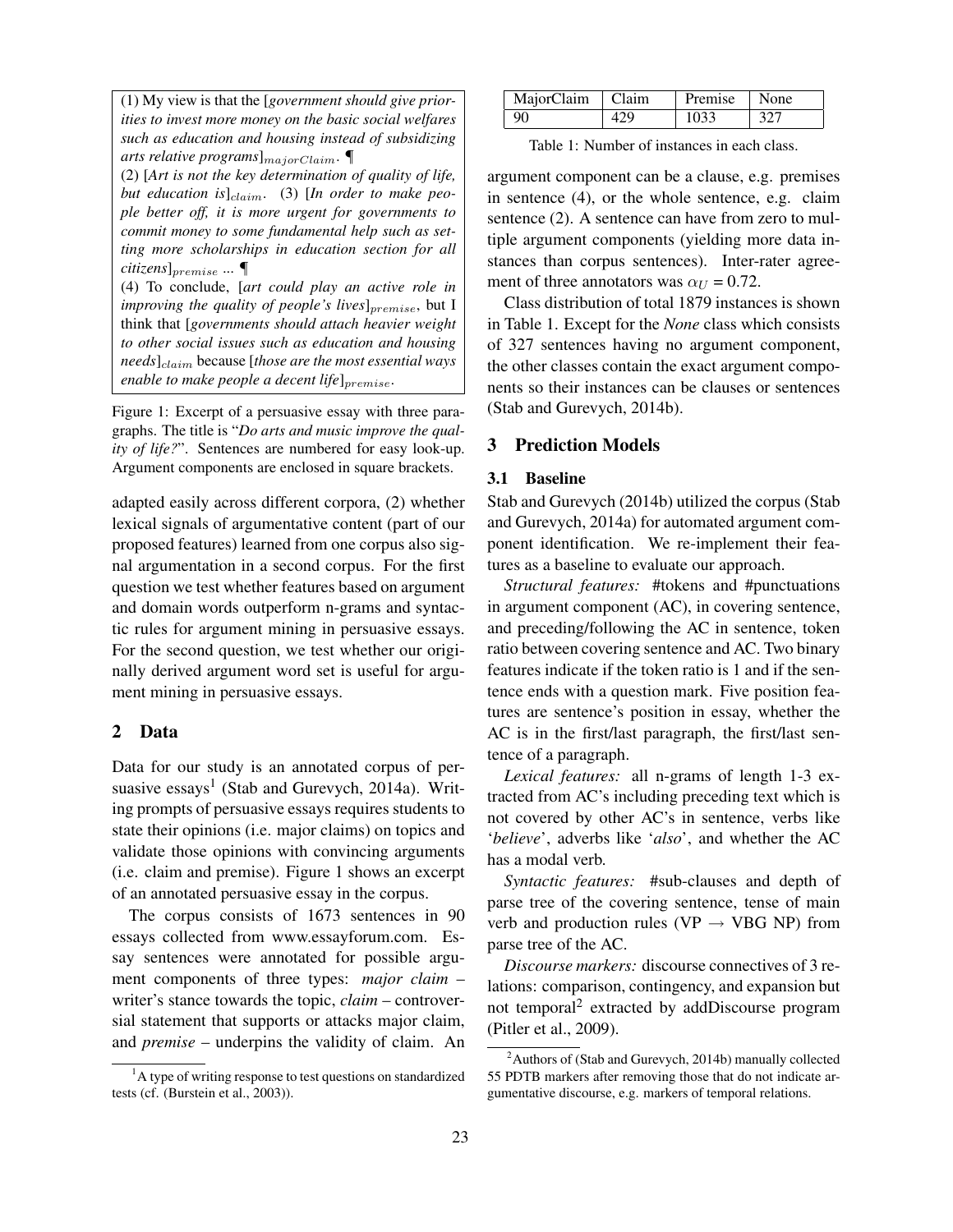*First person pronouns:* whether each of *I*, *me*, *my*, *mine*, and *myself* is present in the sentence.

*Contextual features:* #tokens, #punctuations, #sub-clauses, and presence of modal verb in preceding and following sentences.

# 3.2 Proposed model

Our proposed model is based on the idea of separating argument and domain words (Nguyen and Litman, submitted) to better model argumentative content and argument topics in text. It is common in argumentative text that argument expressions start with an argument shell<sup>3</sup>, e.g. "My view is that", "*I think*", "*to conclude*" followed by argument content. To model this writing style, we consider features of lexical and structural aspects of the text. As for the *lexical aspect*, we learn a topic model using development data (described below) to separate argument words (e.g. '*view*', '*conclude*', '*think*') from domain words (e.g. '*art*', '*life*'). Compared to ngrams, our argument words provide a much more compact representation. As for the *structural aspect*, instead of production rules, e.g. " $S \rightarrow NP VP$ ", we use dependency parses to extract pairs of subject and main verb of sentences, e.g. "*I.think*", "*view.be*". Dependency relations are minimal syntactic structures compared to production rules. To further make the features topic-independent, we keep only dependency pairs that do not include domain words.

# 3.2.1 Post-processing a topic model to extract argument and domain words

We define argument words as those playing a role of argument indicators and commonly used in different argument topics, e.g. '*reason*', '*opinion*', '*think*'. In contrast, domain words are specific terminologies commonly used within the topic, e.g. '*art*', '*education*'. Our notions of argument and domain languages share a similarity with the idea of shell language and content in (Madnani et al., 2012) in that we aim to model the lexical signals of argumentative content. However while Madnani et al. (2012) emphasized the boundaries between argument shell and content, we do not require such a physical separation between the two aspects of an argument. Instead we emphasize more the lexical signals themselves and allow argument words to occur in the ar-

 ${}^{3}$ Cf. shell language (Madnani et al., 2012)

gument content. For example, the major claim in Figure 1 has two argument words '*should*' and '*instead*' which makes the statement controversial.

To learn argument and domain words, we run the LDA (Blei et al., 2003) algorithm<sup>4</sup> and postprocess the output. Our development data to build the topic model are 6794 essays posted on www.essayforum.com excluding those in the corpus. Our post-processing algorithm requires a minimal seeding with predefined argument keywords and essay prompts (i.e. post titles). We examine frequent words (more than 100 occurrences) in prompts of development data and choose 10 words as argument keywords: *agree, disagree, reason, support, advantage, disadvantage, think, conclusion, result* and *opinion*. Seeds of domain words are those in the prompts but not argument or stop words. Each domain seed word is associated with an occurrence frequency f as a ratio of the seed occurrences over total occurrences of all domain seeds in essay prompts. All words including seeds are then stemmed.

We vary the number of LDA topics from 20 to 80; in each run, we return the top 500 words for each topic, then remove words with total occurrence less than 3. For words in multiple LDA topics, we compare every pair of word probability given each of two topics  $t_1, t_2$ :  $p(w|t_1)$  and  $p(w|t_2)$  and remove the word from topic with smaller probability if the ratio  $p(w|t_1)/p(w|t_2) > 7$ . This allows us to only punish words with very low conditional probability while still keeping a fair amount of multiple-topic words.

For each LDA topic we calculate three weights: argument weight  $(AW)$  is the number of unique argument seeds in the topic; domain weight  $(DW)$  is the sum of frequencies  $f$  of domain seeds in the topic; and combined weight  $CW = AW - DW$ . To discriminate the LDA topic of argument words from LDA topics of domain words given a number of LDA topics, we compute a relative ratio of the largest over the second largest combined weights (e.g.  $(CW_{t1} - CW_{t2}) / CW_{t2}$  as in Table 2). These settings prioritize argument seeds and topics with more argument seeds, and less domain seeds. Given the number of LDA topics that has the highest ratio (36 topics given our development data), we select LDA topic with the largest combined weight as the

<sup>&</sup>lt;sup>4</sup>We use GibbsLDA++ (Phan and Nguyen, 2007)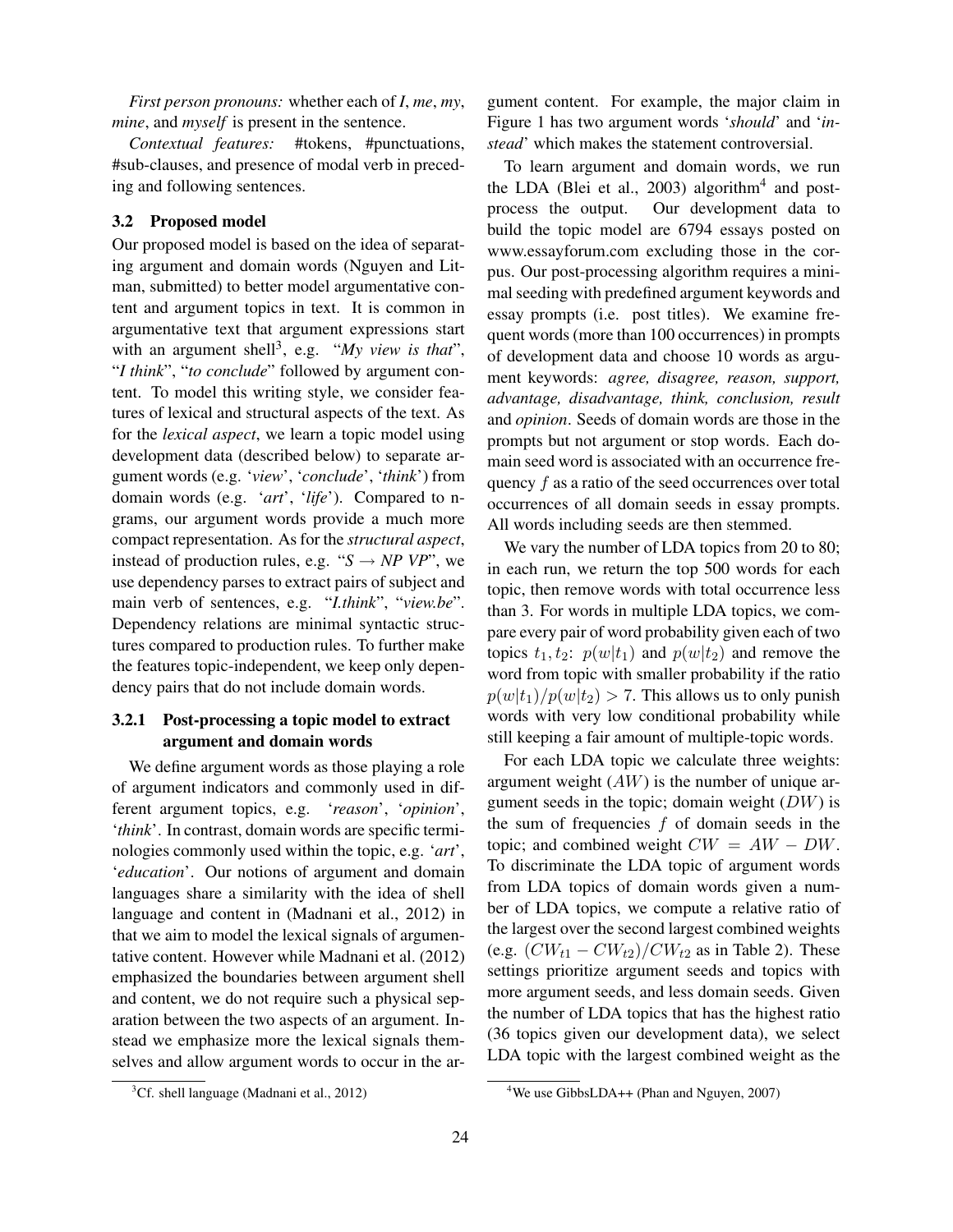| <b>Topic 1</b> reason exampl support agre think becaus dis-<br>agre statement opinion believe therefor idea conclus |
|---------------------------------------------------------------------------------------------------------------------|
| <b>Topic 2</b> citi live big hous place area small apart town<br>build communiti factori urban                      |
| <b>Topic 3</b> children parent school educ teach kid adult<br>grow childhood behavior taught                        |

Table 2: Samples of top argument (topic 1), and domain (topics 2 and 3) words. Words are stemmed.

argument word list. Domain words are the top words of other topics, but not argument or stop words.

Table 2 shows examples of top argument and domain words (stemmed) returned by our algorithm. Given 10 argument keywords, our algorithm returns a list of 263 argument words which is a mixture of keyword variants (e.g. *think, believe, viewpoint, opinion, argument, claim*), connectives (e.g. *therefore, however, despite*), and other stop words.

Our proposed model takes all features from the baseline except n-grams and production rules, and adds the following features: *argument words* as unigrams, *filtered dependency pairs* (§3.2) as skipped bigrams, and *numbers* of argument and domain words.<sup>5</sup> Our proposed model is compact with 956 original features compared to 5132 of the baseline<sup>6</sup>.

#### 4 Experimental Results

#### 4.1 Proposed vs. baseline models

Our first experiment replicates what was conducted in (Stab and Gurevych, 2014b). We perform 10 fold cross validation; in each run we train models using LibLINEAR (Fan et al., 2008) algorithm with top 100 features returned by the InfoGain feature selection algorithm performed in the training folds. We use LightSIDE (lightsidelabs.com) to extract n-grams and production rules, the Stanford parser (Klein and Manning, 2003) to parse the texts, and Weka (Hall et al., 2009) to conduct the machine learning experiments. Table 3 (left) shows the performances of three models.

We note that there are notable performance disparities between BaseI (our implementation §3.1), and BaseR (reported performance of the model by

|               | <b>BaseR</b> | BaseI | AD      | BaseI | AD      |
|---------------|--------------|-------|---------|-------|---------|
| #features     | 100          | 100   | 100     | 130   | 70      |
| Accuracy      | 0.77         | 0.78  | $0.79+$ | 0.80  | $0.83*$ |
| Kappa         | NA.          | 0.63  | $0.65*$ | 0.64  | $0.69*$ |
| F1            | 0.73         | 0.71  | 0.72    | 0.71  | $0.76+$ |
| Precision     | 0.77         | 0.76  | 0.76    | 0.76  | 0.79    |
| Recall        | 0.68         | 0.69  | 0.70    | 0.68  | $0.74+$ |
| F1:MajorClaim | 0.62         | 0.54  | 0.51    | 0.48  | 0.59    |
| F1:Claim      | 0.54         | 0.47  | $0.53*$ | 0.49  | $0.56*$ |
| F1:Premise    | 0.83         | 0.84  | 0.84    | 0.86  | $0.88*$ |
| F1:None       | 0.88         | 1.00  | 1.00    | 1.00  | 1.00    |

Table 3: Model performances with top 100 features (left) and best number of features (right).  $+$ ,  $*$  indicate  $p <$  $0.1, p < 0.05$  respectively in AD vs. BaseI comparison.

Stab and Gurevych (2014b)). Particularly, BaseI obtains higher F1:Premise, F1:None, and smaller F1:MajorClaim, F1:Claim than BaseR. The differences may mostly be due to dissimilar feature extraction methods and NLP/ML toolkits. Comparing BaseI and AD (our proposed model using learned argument and domain words §3.2, §3.2.1) shows that our proposed model AD yields higher Kappa, F1:Claim (significantly) and accuracy (trending).

To further analyze performance improvement by the AD model, we use 75 randomly-selected essays to train and estimate the best numbers of features of BaseI and AD (w.r.t F1 score) through a 9-fold cross validation, then test on 15 remaining essays. As shown in Table 3 (right), AD's test performance is consistently better with far smaller number of top features (70) than BaseI (130). AD has 6 of 31 argument words not present in BaseI's 34 unigrams: *analyze, controversial, could, debate, discuss, ordinal*. AD keeps only 5 dependency pairs: *I.agree, I.believe, I.conclude, I.think* and *people.believe* while BaseI keeps up to 31 bigrams and 13 trigrams in the top features. These indicate the dominance of our proposed features over generic ngrams and syntactic rules.

#### 4.2 Alternative argument word list

In this experiment, we evaluate the prediction transfer of the actual argument word list across genres. In (Nguyen and Litman, submitted), our LDA postprocessing algorithm returned 429 argument words from a development set of 254 academic writings, where the seeds (*hypothesis, support, opposition, finding, study*) were taken from the assignment. To

<sup>5</sup>A model based on seed words without expansion to argument words yields significantly worse performance than the baseline. This shows the necessity of our proposed topic model.

 ${}^{6}$ N-grams and production rules of less than 3 occurrences were removed to improve baseline performance.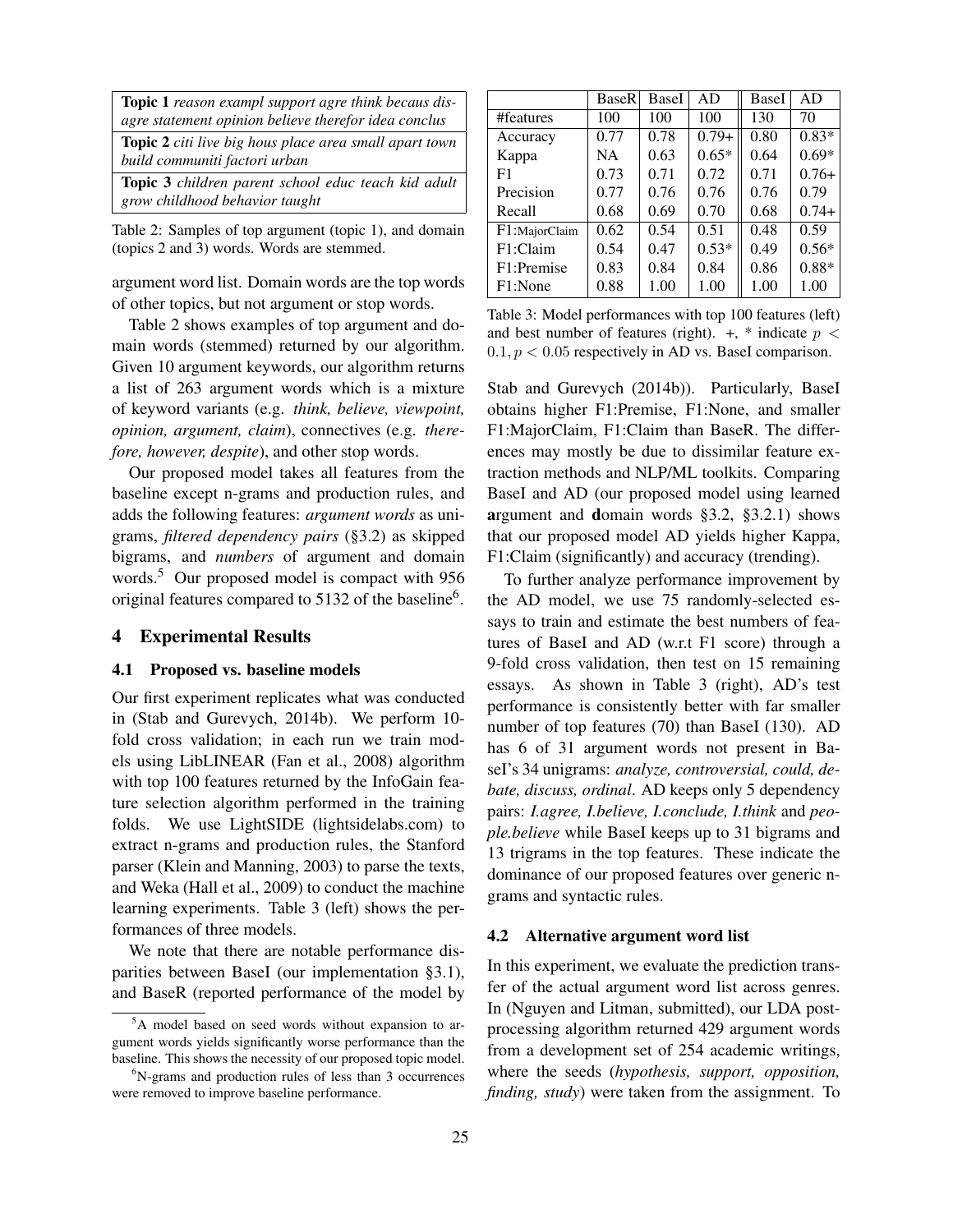|               | AltAD | AD      |
|---------------|-------|---------|
| Accuracy      | 0.77  | $0.79*$ |
| Kappa         | 0.62  | $0.65*$ |
| F1:MajorClaim | 0.56  | 0.51    |
| F1:Claim      | 0.47  | $0.53*$ |
| F1:Premise    | 0.83  | $0.84*$ |
| F1:None       | 1.00  | 1.00    |

Table 4: Performance with different argument words lists.

build an alternative model (AltAD), we replace the argument words in AD with those 429 argument words, re-filter dependency pairs and update the number of argument words. We follow the same setting in §4.1 to train AD and AltAD using top 100 features. As shown in Table 4, AltAD performs worse than AD, except a higher F1:MajorClaim but not significant. AltAD yields significantly lower accuracy, Kappa, F1:Claim and F1:Premise.

Comparing the two learned argument word lists gives us interesting insights. The lists have 142 common words with 9 discourse connectives (e.g. '*therefore*', '*despite*'), 72 content words (e.g. '*result*', '*support*'), and 61 stop words. 30 of the common argument words appear in top 100 features of AltAD, but only 5 are content words: '*conclusion*', '*topic*', '*analyze*', '*show*', and '*reason*'. This shows that while the two argument word lists have a fair amount of common words, the transferable part is mostly limited to function words, e.g. discourse connectives, stop words. In contrast, 270 of the 285 unique words to AltAD are not selected for top 100 features, and most of those are popular terms in academic writings, e.g. '*research*', '*hypothesis*', '*variable*'. Moreover AD's top 100 features have 20 argument words unique to the model, and 19 of those are content words, e.g. '*believe*', '*agree*', '*discuss*', '*view*'. These non-transferable parts suggest that argument words should be learned from appropriate seeds and development sets for best performance.

#### 5 Related Work

Research in argument mining has explored novel features to model argumentative discourse, e.g pre-defined indicative phrases for argumentation (Mochales and Moens, 2008), headlines and citations (Teufel and Moens, 2002), sentiment clue and speech event (Park and Cardie, 2014). However, the major feature sets were still generic n-grams. We

propose to replace generic n-grams with argument words learned using a topic model.

Role-based word separation in texts have been studied in a wide variety of contexts: opinion and topic word separation in opinion mining (see (Liu, 2012) for a survey), domain and review word separation for review visualization (Xiong and Litman, 2013), domain concept word tagging in tutorial dialogue systems (Litman et al., 2009), and dialog act cues for dialog act tagging (Samuel et al., 1998).

Post-processing LDA (Blei et al., 2003) output was studied to identify topics of visual words (Louis and Nenkova, 2013) and representative words of topics (Brody and Elhadad, 2010; Funatsu et al., 2014). Our work is the first of its kind to use topic models to extract argument and domain words from argumentative texts. Our technique has a similarity with (Louis and Nenkova, 2013) in that we use seed words to guide the separation.

# 6 Conclusions and Future Work

We have shown that our novel method for modeling argumentative content and argument topic in academic writings also applies to argument mining in persuasive essays, with our results outperforming a baseline model from a prior study of this genre.

Our contributions are 2-fold. First, our proposed features are shown to efficiently replace generic n-grams and production rules in argument mining tasks for significantly better performance. The core component of our feature extraction is a novel algorithm that post-processes LDA output to learn argument and domain words with a minimal seeding.

Second, our analysis gives insights into the lexical signals of argumentative content. While argument word lists extracted for different data can have parts in common, there are non-transferable parts which are genre-dependent and necessary for the best performance. Thus such indicators of argumentative content should be learned within genre.

Our next task is argumentative relation classification, i.e. support vs. attack. We would also like to explore sequence labeling to identify argument language, and combine them with topic models.

Acknowledgments. This research is supported by NSF Grant 1122504. We thank Wencan Luo, Zahra Rahimi and the reviewers for their feedback.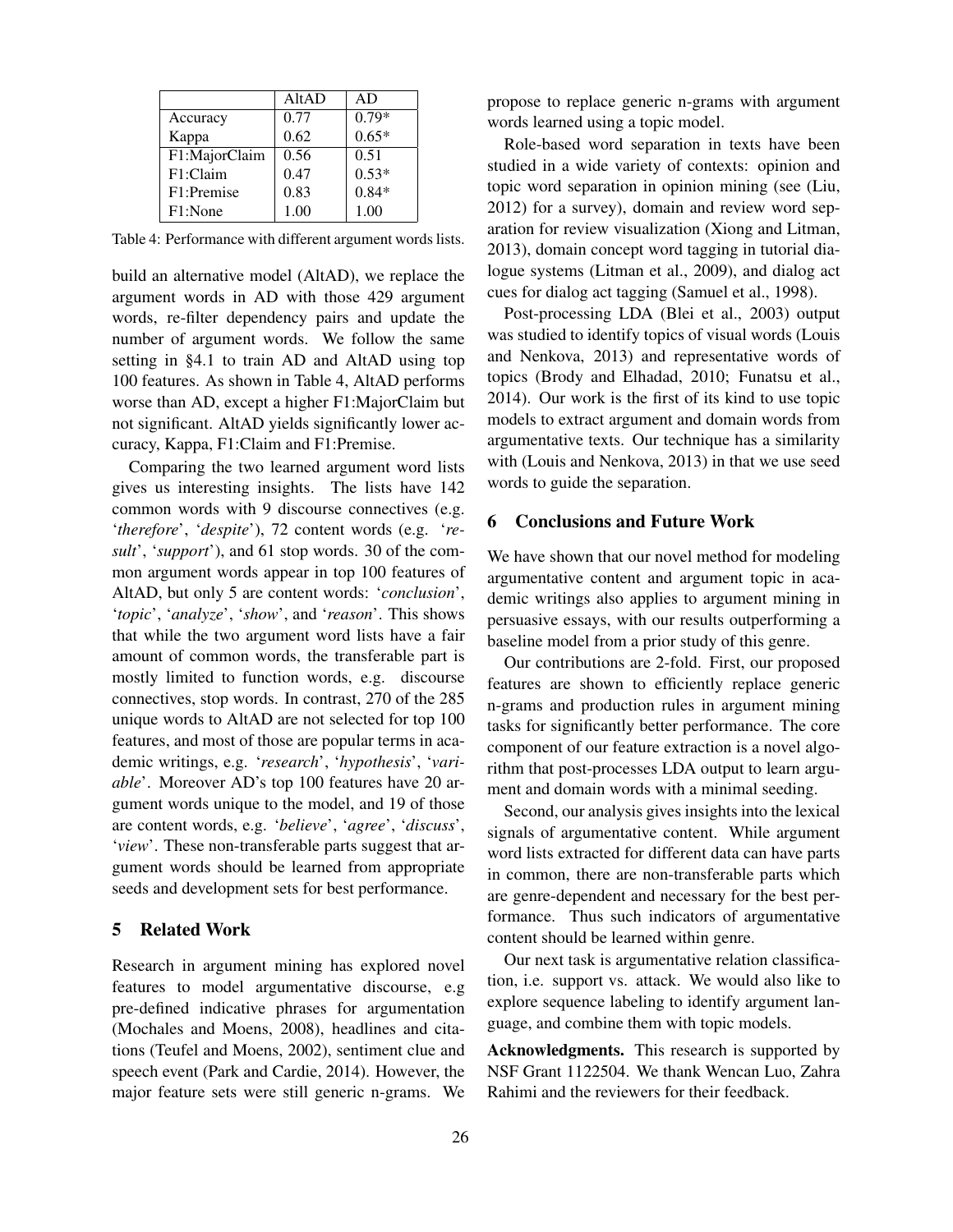#### References

- David M Blei, Andrew Y Ng, and Michael I Jordan. 2003. Latent dirichlet allocation. *the Journal of machine Learning research*, 3:993–1022.
- Filip Boltužić and Jan Šnajder. 2014. Back up your Stance: Recognizing Arguments in Online Discussions. In *Proceedings of the First Workshop on Argumentation Mining*, pages 49–58, Baltimore, Maryland, June. Association for Computational Linguistics.
- Samuel Brody and Noemie Elhadad. 2010. An unsupervised aspect-sentiment model for online reviews. In *Human Language Technologies: The 2010 Annual Conference of the North American Chapter of the Association for Computational Linguistics*, pages 804– 812. Association for Computational Linguistics.
- Jill Burstein, Daniel Marcu, and Kevin Knight. 2003. Finding the WRITE Stuff: Automatic Identification of Discourse Structure in Student Essays. *IEEE Intelligent Systems*, 18(1):32–39, January.
- Rong-En Fan, Kai-Wei Chang, Cho-Jui Hsieh, Xiang-Rui Wang, and Chih-Jen Lin. 2008. LIBLINEAR: A Library for Large Linear Classification. *J. Mach. Learn. Res.*, 9:1871–1874, June.
- Toshiaki Funatsu, Yoichi Tomiura, Emi Ishita, and Kosuke Furusawa. 2014. Extracting Representative Words of a Topic Determined by Latent Dirichlet Allocation. In *eKNOW 2014, The Sixth International Conference on Information, Process, and Knowledge Management*, pages 112–117.
- Mark Hall, Eibe Frank, Geoffrey Holmes, Bernhard Pfahringer, Peter Reutemann, and Ian H. Witten. 2009. The WEKA Data Mining Software: An Update. *SIGKDD Explor. Newsl.*, 11(1):10–18, November.
- Dan Klein and Christopher D Manning. 2003. Accurate unlexicalized parsing. In *Proceedings of the 41st Annual Meeting on Association for Computational Linguistics-Volume 1*, pages 423–430. Association for Computational Linguistics.
- Diane Litman, Johanna Moore, Myroslava O. Dzikovska, and Elaine Farrow. 2009. Using Natural Language Processing to Analyze Tutorial Dialogue Corpora Across Domains Modalities. In *Proceedings of the 2009 Conference on Artificial Intelligence in Education: Building Learning Systems That Care: From Knowledge Representation to Affective Modelling*, pages 149–156, Amsterdam, The Netherlands, The Netherlands. IOS Press.
- Bing Liu. 2012. *Sentiment Analysis and Opinion Mining*. Morgan & Claypool.
- Annie Louis and Ani Nenkova. 2013. What Makes Writing Great? First Experiments on Article Quality Prediction in the Science Journalism Domain. *Transactions of the Association of Computational Linguistics – Volume 1*, pages 341–352.
- Nitin Madnani, Michael Heilman, Joel Tetreault, and Martin Chodorow. 2012. Identifying High-Level Organizational Elements in Argumentative Discourse. In *Proceedings of the 2012 Conference of the North American Chapter of the Association for Computational Linguistics: Human Language Technologies*, pages 20–28, Montreal, Canada. Association for Computational Linguistics.
- Raquel Mochales and Marie-Francine Moens. 2008. Study on the Structure of Argumentation in Case Law. In *Proceedings of the 2008 Conference on Legal Knowledge and Information Systems: JURIX 2008: The Twenty-First Annual Conference*, pages 11–20, Amsterdam, The Netherlands, The Netherlands. IOS Press.
- Marie-Francine Moens, Erik Boiy, Raquel Mochales Palau, and Chris Reed. 2007. Automatic Detection of Arguments in Legal Texts. In *Proceedings of the 11th International Conference on Artificial Intelligence and Law*, ICAIL '07, pages 225–230, New York, NY, USA. ACM.
- Huy Nguyen and Diane Litman. submitted. Identifying argument elements in diagram-based academic writing.
- Joonsuk Park and Claire Cardie. 2014. Identifying Appropriate Support for Propositions in Online User Comments. In *Proceedings of the First Workshop on Argumentation Mining*, pages 29–38, Baltimore, Maryland, June. Association for Computational Linguistics.
- Xuan-Hieu Phan and Cam-Tu Nguyen. 2007. *GibbsLDA++: A C/C++ implementation of latent Dirichlet allocation (LDA)*. Technical report.
- Emily Pitler, Annie Louis, and Ani Nenkova. 2009. Automatic sense prediction for implicit discourse relations in text. In *Proceedings of the Joint Conference of the 47th Annual Meeting of the ACL and the 4th International Joint Conference on Natural Language Processing of the AFNLP: Volume 2-Volume 2*, pages 683–691. Association for Computational Linguistics.
- Ken Samuel, Sandra Carberry, and K. Vijay-Shanker. 1998. Dialogue Act Tagging with Transformation-Based Learning. In *Proceedings of the 36th Annual Meeting of the Association for Computational Linguistics and 17th International Conference on Computational Linguistics - Volume 2*, ACL '98, pages 1150– 1156, Stroudsburg, PA, USA. Association for Computational Linguistics.
- Christian Stab and Iryna Gurevych. 2014a. Annotating Argument Components and Relations in Persuasive Essays. In *Proceedings of COLING 2014, the 25th International Conference on Computational Linguistics: Technical Papers*, pages 1501–1510, Dublin,